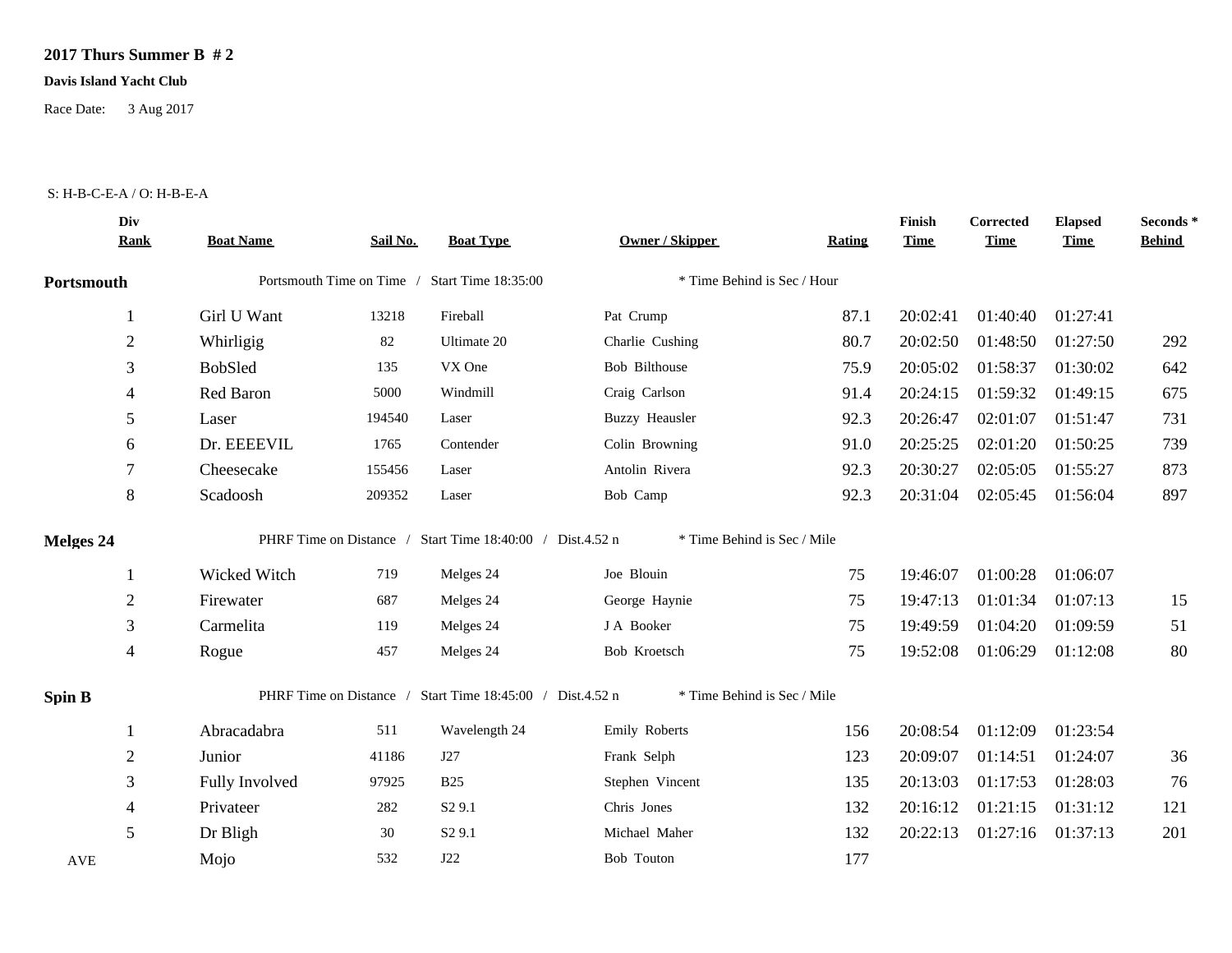| AVE                                                                                                              |                | Meltemi                 | 40787 | S <sub>2</sub> 9.1                                        | Alex Korakis                | 132 |          |                            |          |     |
|------------------------------------------------------------------------------------------------------------------|----------------|-------------------------|-------|-----------------------------------------------------------|-----------------------------|-----|----------|----------------------------|----------|-----|
| Spin A                                                                                                           |                |                         |       | PHRF Time on Distance / Start Time 18:50:00 / Dist.4.52 n | * Time Behind is Sec / Mile |     |          |                            |          |     |
|                                                                                                                  | 1              | Alpha Dog               | 83170 | Sr 33                                                     | Gordon Latrobe              | 63  | 19:58:07 | 01:03:22                   | 01:08:07 |     |
|                                                                                                                  | $\overline{2}$ | No Limit                | 39526 | Farr 395                                                  | Neal Burns                  | 42  | 19:57:47 | 01:04:37                   | 01:07:47 | 17  |
|                                                                                                                  | 3              | No Way Jose             | 42696 | J35                                                       | Jose Suarezhoyos            | 72  | 20:03:28 | 01:08:03                   | 01:13:28 | 62  |
|                                                                                                                  | 4              | Fire & Ice              | 83198 | J105                                                      | George Cussins              | 81  | 20:14:10 | 01:18:04                   | 01:24:10 | 195 |
|                                                                                                                  | 5              | Wired                   | 39511 | Farr 395                                                  | Achilles/ Brocks            | 42  | 20:12:43 | 01:19:33                   | 01:22:43 | 215 |
|                                                                                                                  | 6              | Tampa Girl              | 83242 | J120                                                      | <b>Bill Terry</b>           | 54  | 20:16:35 | 01:22:31                   | 01:26:35 | 254 |
|                                                                                                                  | 7              | Kicks                   | 50    | J92s                                                      | Peter Hartleb               | 99  | 20:27:08 | 01:29:41                   | 01:37:08 | 349 |
| PHRF Time on Distance / Start Time 18:55:00 / Dist.3.60 n<br>* Time Behind is Sec / Mile<br><b>Racer Cruiser</b> |                |                         |       |                                                           |                             |     |          |                            |          |     |
|                                                                                                                  |                | Monami                  | 41456 | Benateau                                                  | Don Highnote                | 120 | 20:15:06 | 01:12:54                   | 01:20:06 |     |
|                                                                                                                  | 2              | Intrepid                | 41227 | J40                                                       | Jeff Russo                  | 78  | 20:14:41 | 01:15:00                   | 01:19:41 | 35  |
|                                                                                                                  | 3              | Wing It                 | 43620 | Irwin 39 Citation                                         | Mike Doyle                  | 126 | 20:22:41 | 01:20:07                   | 01:27:41 | 120 |
|                                                                                                                  | 4              | Revenge                 | 005   | Dufour 34                                                 | Lee Burstiner               | 126 | 20:22:59 | 01:20:25                   | 01:27:59 | 125 |
|                                                                                                                  | 5              | Lunacy                  | 198   | Tartan 37                                                 | Dave Lorick                 | 135 | 20:25:53 | 01:22:47                   | 01:30:53 | 165 |
|                                                                                                                  | 6              | Javelina                | 482   | Tartan 37                                                 | Ray Dunn                    | 111 | 20:27:12 | 01:25:32                   | 01:32:12 | 211 |
|                                                                                                                  | 7              | Hooloovoo               | 63365 | C&C MK2                                                   | Fenn Giles                  | 138 | 20:32:12 | 01:28:55                   | 01:37:12 | 267 |
|                                                                                                                  | $8\,$          | <b>First Wind</b>       | 4951  | <b>CSY 44</b>                                             | Art Cupp                    | 138 | 20:45:14 | 01:41:57                   | 01:50:14 | 484 |
| PHRF Time on Distance / Start Time 18:55:00 / Dist.3.60 n<br>* Time Behind is Sec / Mile<br>Non Spin A           |                |                         |       |                                                           |                             |     |          |                            |          |     |
|                                                                                                                  |                | WT Flyer                | 97    | Pearson Flyer                                             | Ullman/Bostick/ Young       | 153 | 20:12:52 | 01:08:41                   | 01:17:52 |     |
|                                                                                                                  | $\overline{c}$ | Boat                    | 57    | Wavelength 24                                             | Larry Willis                | 180 | 20:14:57 | 01:09:09                   | 01:19:57 | 8   |
|                                                                                                                  | 3              | <b>Emotional Rescue</b> | 22268 | C & C 36                                                  | Dave Coffee                 | 176 | 20:17:05 | 01:11:31                   | 01:22:05 | 47  |
|                                                                                                                  | 4              | Long Gone               | 10225 | Morgan 42                                                 | Phil Waller                 | 161 | 20:23:07 | 01:18:27                   | 01:28:07 | 163 |
|                                                                                                                  | 5              | Wild Thing              | 335   | Catalina 36                                               | C Toro/ P Figley            | 190 | 20:36:30 | 01:30:06                   | 01:41:30 | 357 |
|                                                                                                                  | 6              | Matou (Oneness)         | 70    | Nonsuch 354                                               | Craig Stanley               | 168 | 20:46:15 | $01:41:10$ $01:51:15$      |          | 541 |
| $OCS$                                                                                                            | $\,8\,$        | Another Road            | H100  | Heritage WIs                                              | Kevin Fouche                | 174 | 20:29:22 |                            |          | 254 |
| <b>Non Spin B</b>                                                                                                |                |                         |       | PHRF Time on Distance / Start Time 18:55:00 / Dist.3.60 n | * Time Behind is Sec / Mile |     |          |                            |          |     |
|                                                                                                                  |                | Volant II               | 99    | J22                                                       | John Gifford                | 202 |          | 20:25:10 01:18:03 01:30:10 |          |     |